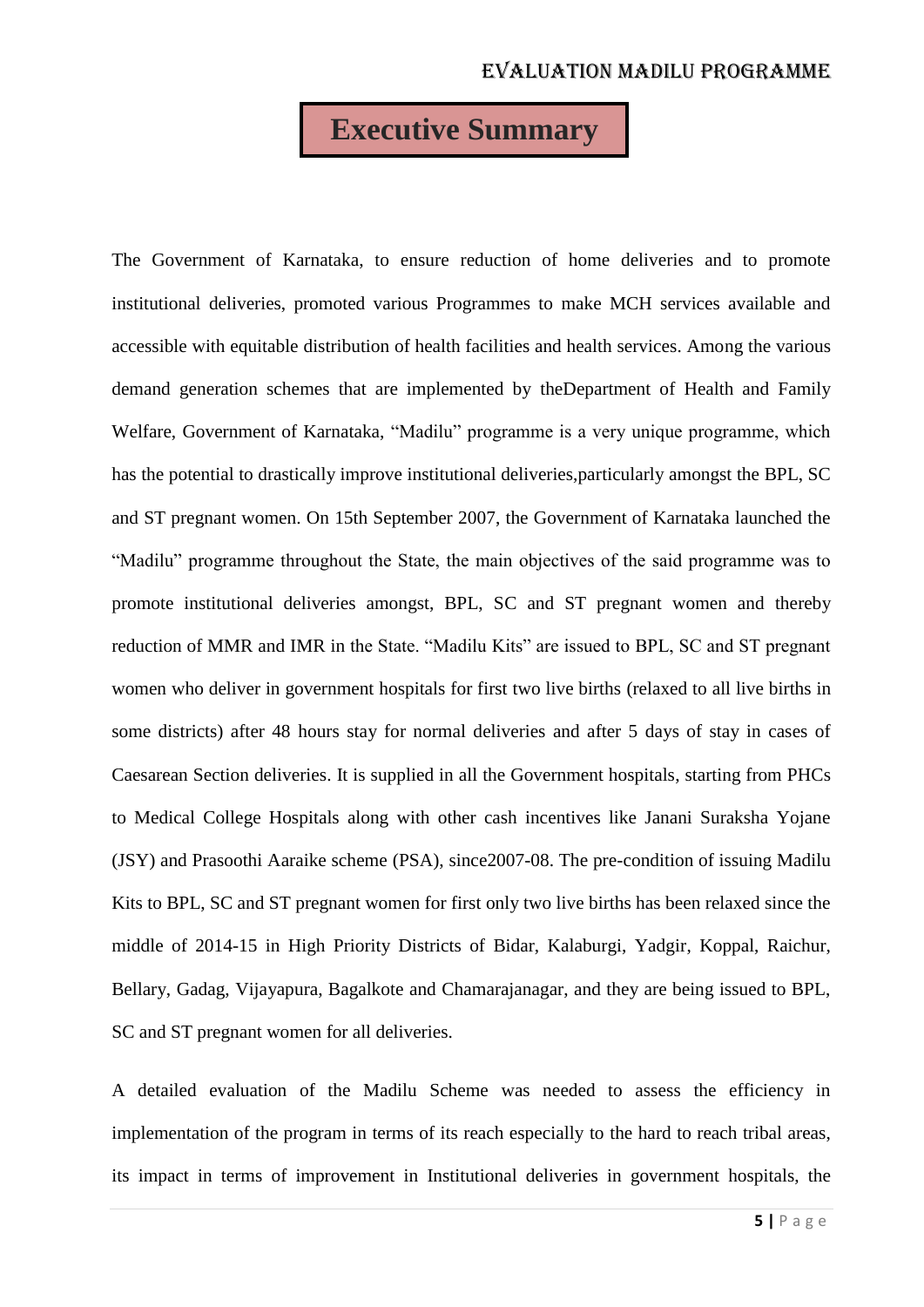rightness in process of the program in terms of issue of kits as per program guidelines, awareness about the program in the state, timeliness of issue of the kit and feedback regarding the usefulness and quality of the items supplied in the kit.

An evaluation was conducted in all the 30 districts of Karnataka by selecting two taluks and three primary health centres randomly within each district. Hospital data was collected from hospital records and interview with the hospital staff regarding the status of institutional deliveries in the areas catered. The list of Madilu beneficiaries was obtained, sorted into three categories viz: BPL SC, BPL ST AND BPL others and 10 beneficiaries from each list were interviewed using a pre-designed, semi-structured questionnaire. Beneficiaries were segregated year-wise viz: 2011-12, 2012-13, 2013-14, and 2014-15, and a total of 120 beneficiaries were interviewed (30 beneficiaries/year) per district. Focus group discussions were conducted as per predetermined protocols in each of the selected areas category wise and where the number of beneficiaries was less, in mixed groups. Primary and secondary data obtained from all the 30 districts by above mentioned data collection strategies were analysed and results were categorized as per requirements expected from the objectives of the evaluation.

A total of 3502 beneficiaries were interviewed personally for their opinion about the Madilu scheme and the kit provided. Out of the 3502 respondents, 1096 (31.3%) belonged to BPL SC and 1656 (47.29%) belonged to BPL others categories, whereas the BPL ST Category respondents were only a minimum of 750 (21.5%). Most of the respondents belonged to class IV (43.3%) and Class V (37.9%) in the socio-economic scale and literates (91%). Majority of the institutional deliveries conducted were normal vaginal deliveries (n=3393, 98.4%).

There was a good reach of the programme in terms of improvement in institutional deliveries in districts like Bangalore rural, Gulbarga, Chitradurga, Haveri and Yadgiri. There was a decline in institutional deliveries in Ramanagar, Shimoga and Udupi during the period of Madilu scheme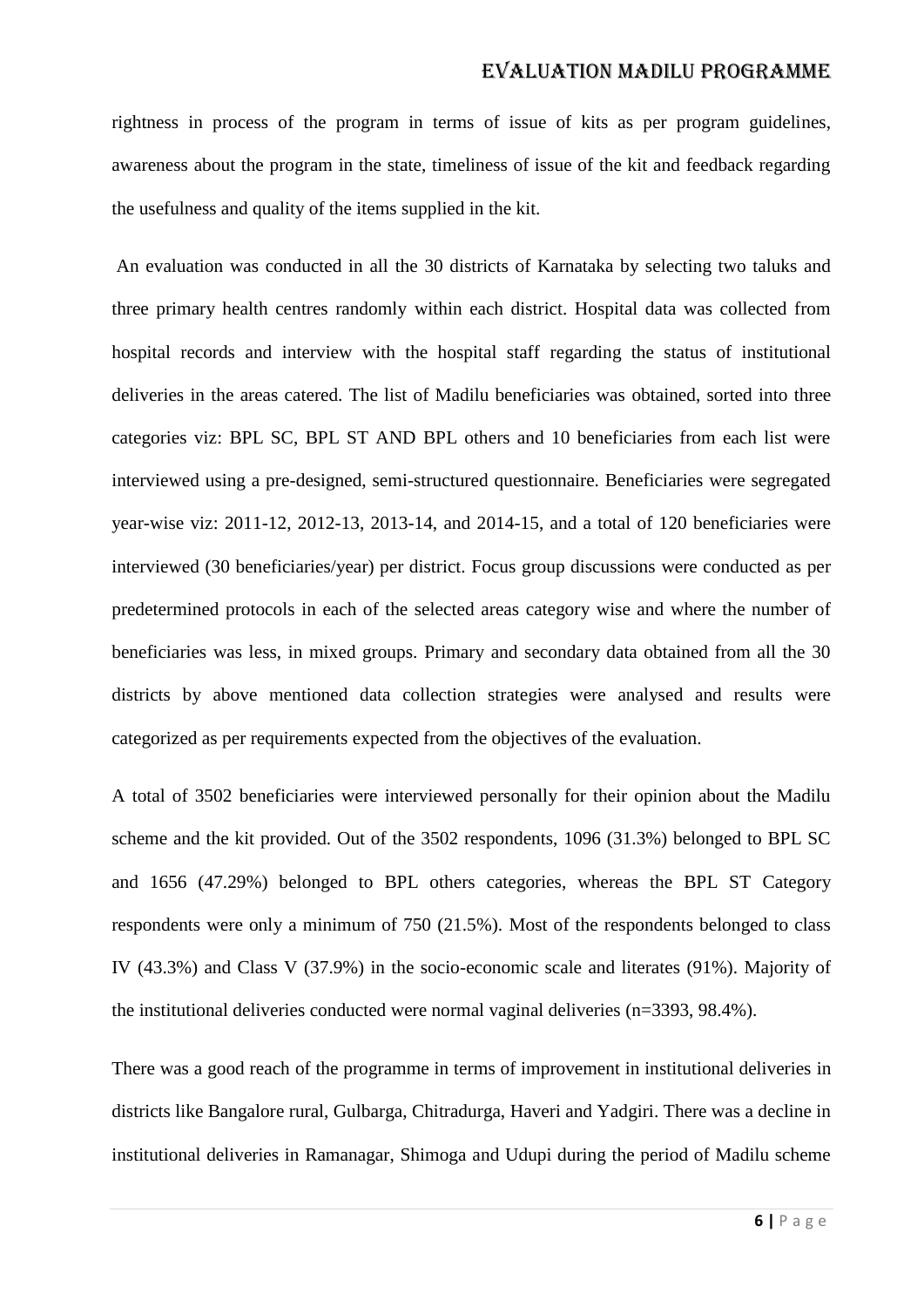implementation. The kit was received by all the categories in the analysed districts. But in some districts like Bagalkot, Bangalore rural, Bidar, Gadag, Udupi and Uttarakannada there was a sparsity of supply of Madilu kits and the supply was found to be too less when compared with the institutional deliveries conducted during the scheme period. Beneficiaries were generally satisfied with the receipt of the Madilu kits. There was a good appreciation and welcome for the Madilu program in districts likeBelgaum, Chamrajnagar, Chikkaballapur, Chikkamagalur, Gadag, Gulbarga, Haveri and Yadgiri.

There was a delay in issue of the kits as well as the JSY/PSA money encountered in Chitradurga (99%), Davangere (99%), Gadag (99%), Gulbarga (100%), Kodagu (100%), Kolar (100%), Koppal (100%), Raichur (99%), Ramanagara (93%), Shimoga (100%) and Yadgiri (97.6%). There were some technical problems in obtaining the Madilu kits viz. the beneficiaries referred for complicated deliveries from the government PHCs to the nearby private hospitals due to longer distance to the next referral unit were considered not eligible to receive the kits. In tribal areas in Kodagu district, those employees working in coffee plantations far from home were denied Madilu kits when they returned home after delivery from a different PHC other than the one near their residence. In a few districts problems were encountered in providing a single Madilu kit to twin pregnancies. In 13 districts, there was payment of money by the beneficiaries to obtain the kit. Out of these 5 districts which contributed major share in the money involvement, had very poor supply of kits due to 'out-of stock.' A total of 67 (1.93%) respondents accepted payment of money (Rs.80/-on average) to procure the kit.

The size of few items in the kit like the baby dress  $(n=322, 8.95\%)$ , sweater  $(n=130, 3.62\%)$ , and washing soaps (n=93, 2.59%) were smaller than expected as expressed in 18 districts. The quality of a few items like the Sanitary pads (square cotton cloth with noose) ( $n=65$ , 1.8%), Washing soap (n=52, 1.45%), Sweater + cap + socks (n=179, 5%), Plastic bag (kit) (n=252, 7%) rubber sheet, the tooth paste and the linen provided was not of expected standards which people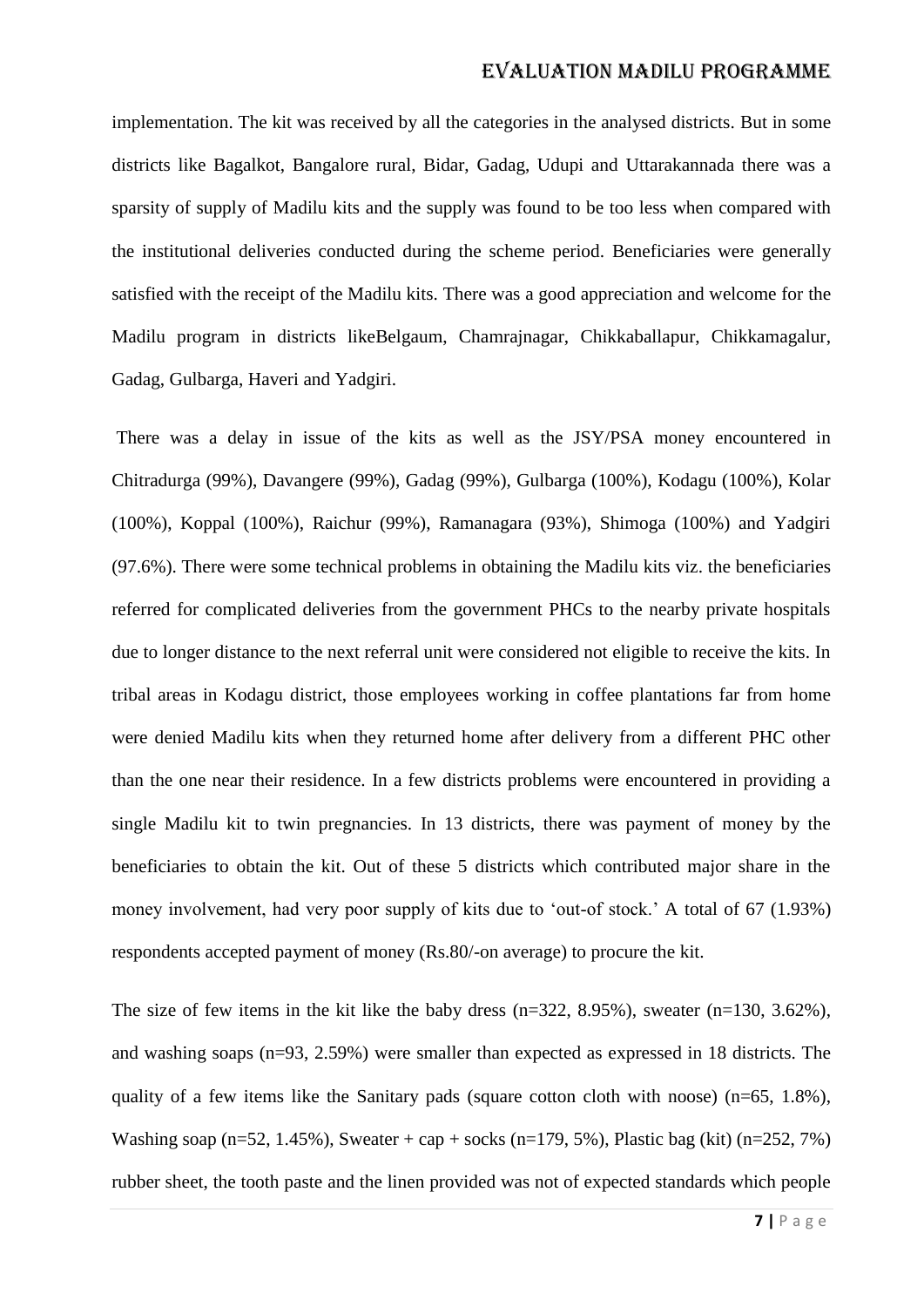anticipated. The brand of items placed in the kit like the tooth paste, soaps, coconut oil and detergents needed a change to the normal brands which people use in day to day life and locally available in 8 districts which were mostly peri-urban areas like Bangalore, Kolar, Bagalkot, Koppal and Mandya. The number of items in the kit especially the baby soap and diapers demanded an increase in number in a few districts like Bangalore rural and Bidar. The people also expected a few items to be added to the kit like slippers (11 districts) for the mother, full body covering sweaters for the baby (4 districts), Dettol antiseptic lotion (3 districts), mosquito nets to be provided irrespective of malaria or dengue endemicity and baby oil. The products considered as most useful by the beneficiaries were the mosquito curtain (72.75 %), carpet (54.73 %), bed sheet (54.7%) and mother's soap (53.58%). The products considered useless by the beneficiaries were mosquito curtain  $(6.19\%)$ , plastic kit bag  $(4\%)$ , Sweater + cap + socks (3.8%), baby dress (3.5%) and comb &coconut oil (3%).The program has penetrated isolated tribal villages like Beduguli in Chamrajnagara district and Balele, Virajpet Taluk in Kodagu district where the kits were provided on time with a good satisfaction from the beneficiaries. Majority of the respondents (73.4%) rated the Madilu program as "useful" (grade 4 on a 5 point Likert scale).

A negative scoring system devised based upon the deviations of the districts from the guidelines of the Madilu program, timeliness, completeness in issue and perceived satisfaction of the beneficiaries about the Madilu kit ranked Mandya as a district with excellent performance (Rank: 1, negative score=16), followed by Chamrajnagara (2, 26), Mysore (3, 52), Uttarkannada (4, 66) and Koppal (5, 70). The least performing district was Raichur (Rank: 30, negative score=429) preceded by Kolar (29, 420), Ramanagar (28, 380) and Bijapur (27, 360).

The major recommendations based on various observations and interviews with the beneficiaries would be to circulate awareness to the PHCs on the necessity to deliver Madilu kits to the deserved beneficiaries, especially in tribal areas, based on local judgement of the